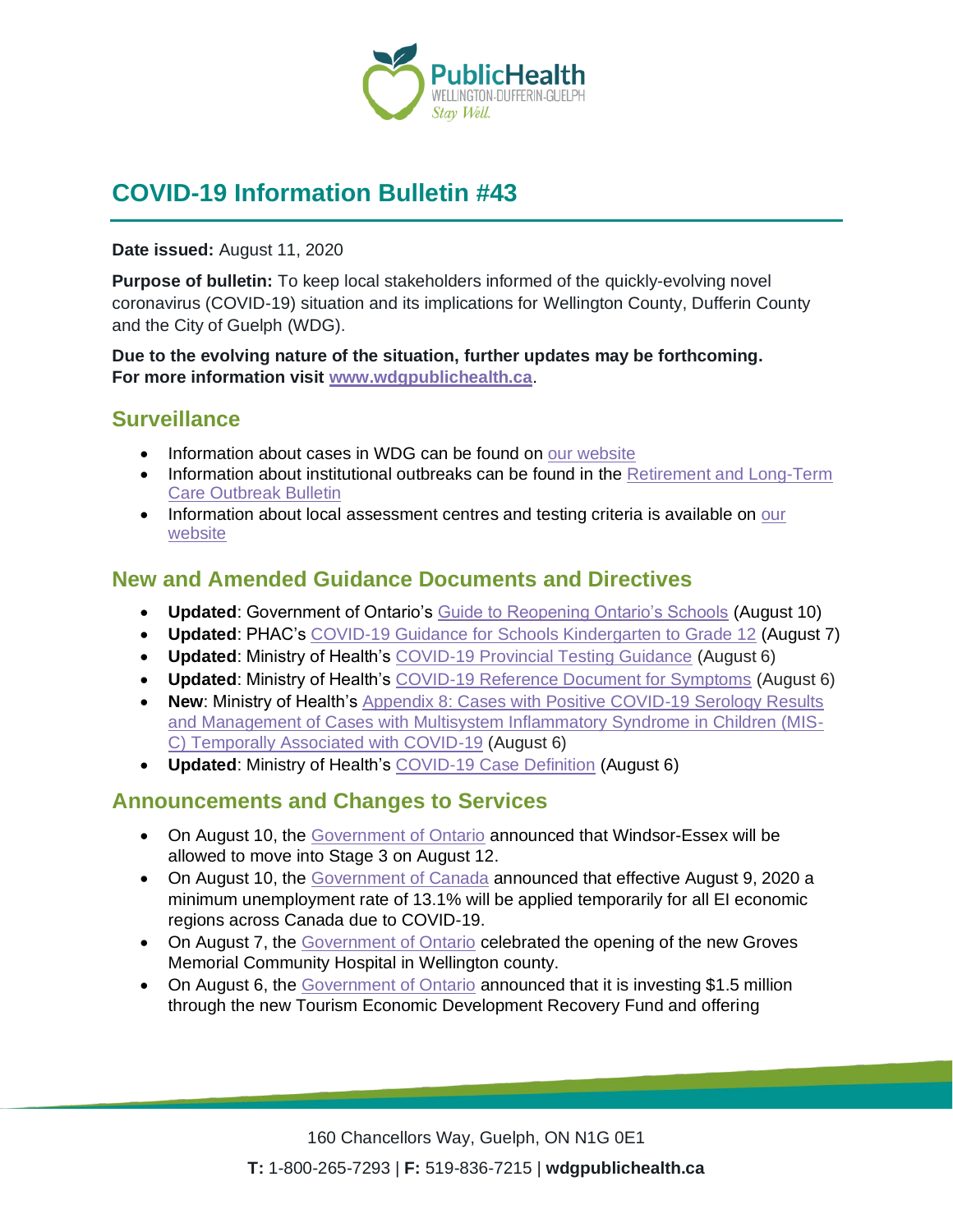

promotional incentives at provincial attractions to help the province's tourism industry after the COVID-19 pandemic.

### **Employers of Foreign Temporary Workers**

A dedicated section for [employers of foreign temporary workers](https://www.wdgpublichealth.ca/your-health/covid-19-information-workplaces-and-living-spaces/employers-temporary-foreign-workers) has been added to the WDGPH website. This page includes guidance documents, screening tools, signs and posters in multiple languages as well as links to financial assistance.

#### **Masks with Exhalation Valves or Vents**

Public Health is recommending that any customer, patron, employee or visitor of a commercial establishment in the WDG region should NOT wear masks with exhalation valves or vents to help prevent the person wearing the mask from spreading COVID-19 to others. Face coverings that provide a barrier that limits the transmission of infectious respiratory droplets should be worn. Visit our [website](https://www.wdgpublichealth.ca/your-health/covid-19-information-public/face-coverings-class-order-and-faqs) for more information on face coverings.

#### **Additional Resources**

- PHAC's [Going out safely during COVID-19](https://www.canada.ca/en/public-health/services/publications/diseases-conditions/covid-19-going-out-safely.html)
- PHAC's [Understanding COVID-19 testing](https://www.canada.ca/en/public-health/services/publications/diseases-conditions/understanding-covid-19-testing.html)

### *Ongoing COVID-19 Action*

## **COVID Alert App**

The [Government of Ontario](https://news.ontario.ca/opo/en/2020/07/covid-alert-available-for-download-beginning-today.html) is encouraging Ontarians to download [COVID Alert](https://covid-19.ontario.ca/covidalert?_ga=2.68068817.1702415536.1596548534-1123331746.1579028832) on their smartphones. The free, nation-wide app notifies users of potential exposure to COVID-19. Users who test positive for COVID-19 will receive a one-time key from their health authority that they can enter in the app. When the key is entered, COVID Alert will notify other users who may have come in close contact with that person for at least 15 minutes in the past 14 days so they can contact their local public health authority for guidance.

The app uses strong measures to protect data and does not track a user's location or collect personally identifiable information. The Privacy Commissioners of Canada and Ontario were consulted on the development of COVID Alert to ensure the highest level of privacy for users.

# **COVID-19 Testing**

Please go to an [Assessment Centre](https://wdgpublichealth.ca/your-health/covid-19-information-public/assessment-centres-wdg) to get tested. Public Health **DOES NOT** provide testing. No referral is needed. **Bring your health card to the assessment centre** (if you have one). It is OK if it is expired. Presenting your health card allows you to:

- Check your test results online. Public Health only calls those who test positive.
- Be treated or prescribed medication for other respiratory conditions if needed and if this option is available at your assessment centre.
- Move through the testing process faster.

Further instruction will be provided by the clinician at the assessment centre based on individual assessment. Be prepared for increased wait times at the assessment centres.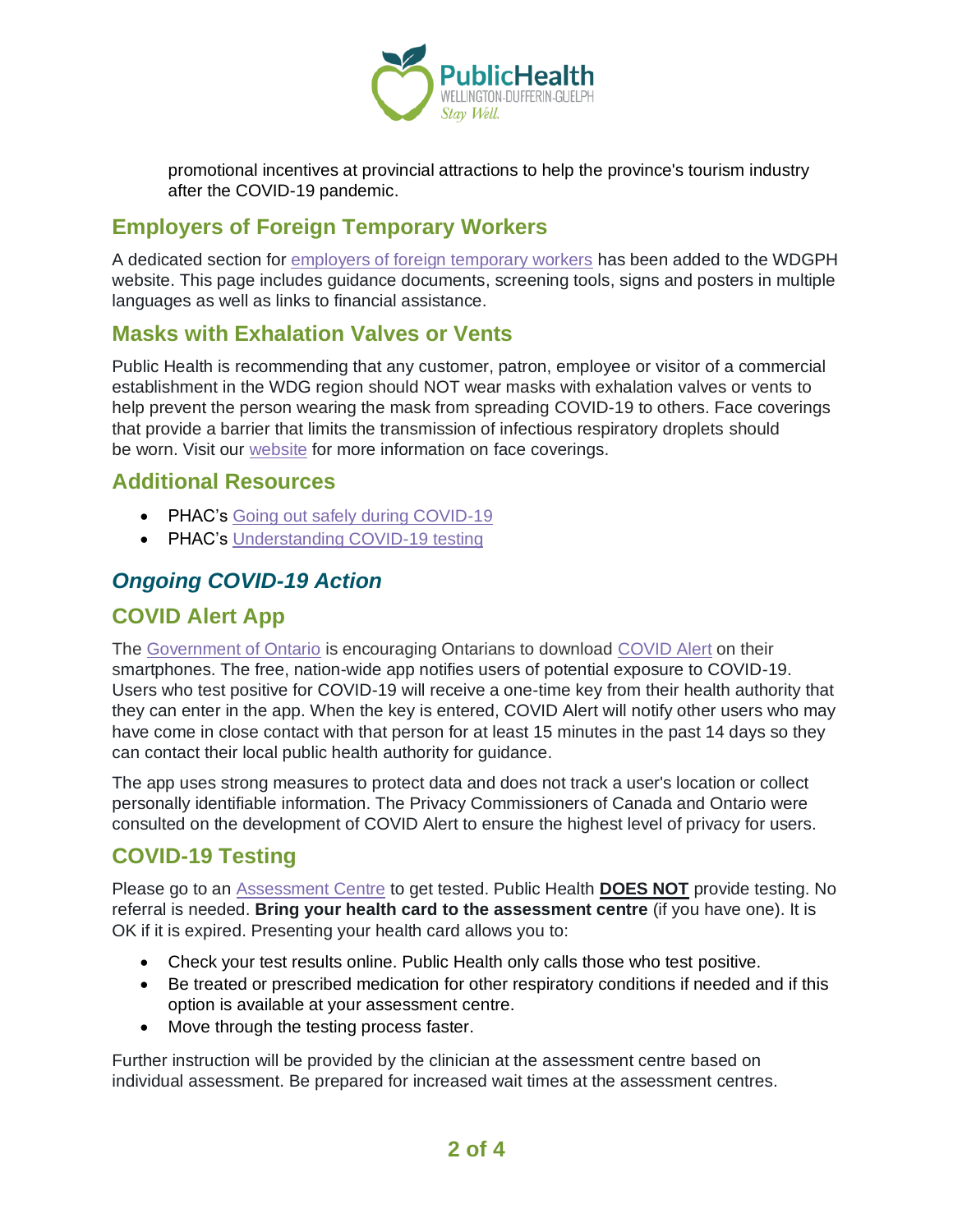

# **Check Your COVID-19 Test Results Online**

The Ontario government has launched an online [COVID-19 Test Result Viewer.](https://covid19results.ehealthontario.ca:4443/agree) This offers fast and secure access to test results on your computer or mobile device. NOTE: **Online test results are only available to those with an Ontario photo (green) health card.**

If you receive a positive result via the online COVID-19 Test Result Viewer, you will have the option to report your information to Public Health through Contact +. Contact + is a voluntary, web-based service for positive results received via the COVID-19 Test Result Viewer. **It does not replace the call you get from Public Health.** Contact + allows you to confirm your contact details as well as review and answer the questions that Public Health will ask you, in advance of your call. You may add this information for up to 48 hours after your positive test result is reported. For more information about Contact + visit the [testing and results](https://www.wdgpublichealth.ca/your-health/covid-19-information-public/testing-and-results) page.

# **Face Coverings Required for Commercial Businesses in WDG**

Dr. Nicola Mercer, Medical Officer of Health, has issued an order under Section 22 of the *Health Protection and Promotion Act*.

What this means:

• A face covering is required for any customer, patron, employee or visitor when entering and while on the premises of any commercial establishment in the WDG region. The order will be in effect until rescinded.

For more details on the order and frequently asked questions, [visit our website](https://www.wdgpublichealth.ca/your-health/covid-19-information-public/face-coverings-class-order-and-faqs) or contact our call centre at 519-822-2715 ext. 4020.

Individuals who may be exempted from this Order:

- Children under the age of two years.
- Children under the age of five years (either chronologically or developmentally) who refuse to wear a face covering and cannot be persuaded to do so by their caregiver.
- People whose ability to breathe is in any way inhibited by the face covering.
- People that have any other medical reason they cannot wear a face covering safely, such as, but not limited to, respiratory disease, cognitive difficulties or difficulties in hearing or processing information.

Learn more about the [wear and care of face coverings.](https://www.wdgpublichealth.ca/your-health/covid-19-information-public/face-coverings-class-order-and-faqs/wear-and-care-face)